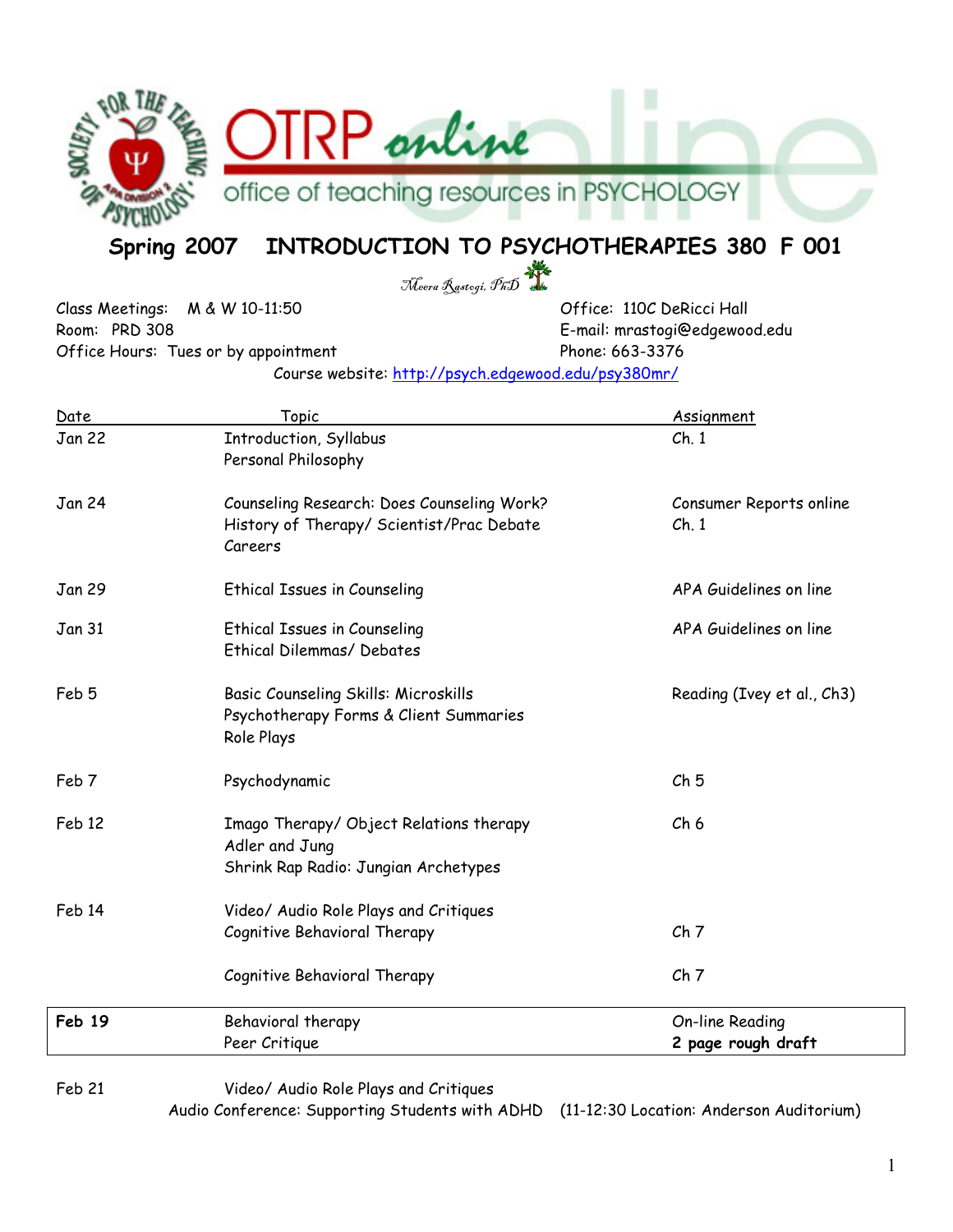| Feb 26        | On-line Reading<br>Dialectical Behavior Therapy<br><b>Exam Review</b>                        |                                            |  |  |  |
|---------------|----------------------------------------------------------------------------------------------|--------------------------------------------|--|--|--|
| <b>Feb 28</b> | <b>Exam I: First and Second Forces</b>                                                       |                                            |  |  |  |
| Mar 5         | Guest Lecture: Wisconsin Early Autism Project                                                | Shrink Rap Radio:<br>Understanding Autism  |  |  |  |
| Mar 7         | No class due to Social Justice Conference                                                    |                                            |  |  |  |
| Mar 9/10      | Social Justice Conference speaker: Dr. Christine Yeh Location: Pyle Center (time: 6/7pm)     |                                            |  |  |  |
| <b>Mar 12</b> | <b>Existential Humanistic</b>                                                                | Ch9<br>Paper I Due                         |  |  |  |
| <b>Mar 14</b> | Logotherapy and Gestalt<br>Existential, Logo and Gestalt Audio/ video role plays             | Ch 10                                      |  |  |  |
| <b>Mar 19</b> | Multicultural Feminist Social Justice                                                        | Ch 2, 11, and 12                           |  |  |  |
| Mar 21        | Positive Psychology and Wellness<br>Shrink Rap Radio: Clinical Appls. Of Positive Psych # 65 | Ch <sub>3</sub>                            |  |  |  |
| Mar 26        | Case Applications of Multicultural, Feminist, SJ, and Pos Psych<br>Review for Exam           |                                            |  |  |  |
| <b>Mar 28</b> | Exam II: The Third Force and the Foundations                                                 |                                            |  |  |  |
| Apr 2-9       | NO CLASS-Spring Break! Yippee!                                                               |                                            |  |  |  |
| Apr 11        | Individual Meetings: Bring Paper 2 Rough Draft with you                                      |                                            |  |  |  |
| Apr 16        | Career theory<br>Career theory applications                                                  | Whiston: Online Reading                    |  |  |  |
| Apr 18        | Developmental Counseling<br>Career and Developmental Role Plays                              | Ch <sub>13</sub>                           |  |  |  |
| Apr 23        | Morita Therapy<br>Asian Therapies                                                            | <b>On-line Reading</b>                     |  |  |  |
| Apr 25        | Family Therapy                                                                               | Ch 14 & On-line Reading<br>Final Paper Due |  |  |  |
| Apr 30        | Developmental, Morita Therapy, and Family Therapy audio video role plays                     |                                            |  |  |  |
| May 2         | School Counseling or topic of student choice                                                 | On-line Reading                            |  |  |  |
| May 7         | Movie: Metallica: Some kind of monster                                                       |                                            |  |  |  |
| May 9         | Discussion and analysis of film                                                              |                                            |  |  |  |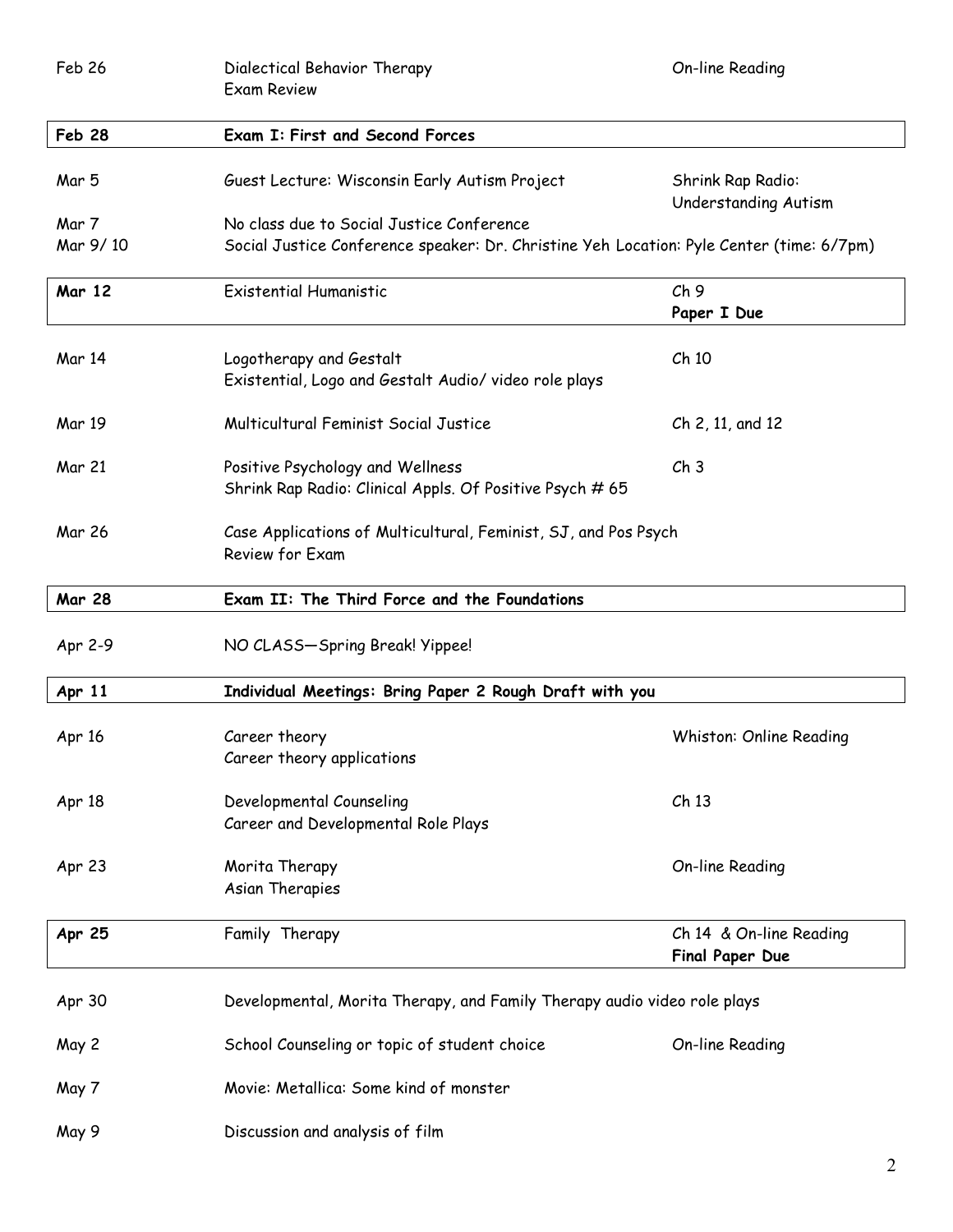Empirically supported treatments Course Review and Wrap up

| May<br>Wrap up<br>Exam<br>III<br>am<br>z<br>ιu |
|------------------------------------------------|
|------------------------------------------------|

The above schedule, policies, and assignments are subject to change in the event of extenuating circumstances or by mutual agreement between the instructor and the students.

### Psychology 380 Course Description:

An introduction to the major therapy methods in use today. A brief examination of the nature of mental health and dysfunctions from the organic, interpersonal and intra- psychic perspectives and a study of the theories and treatment methods of contemporary psychotherapies. (Prerequisite: PSY 101F4)

This class meets requirements for the applications section of the general psychology major and is required for the clinical counseling concentration.



Course overview and objectives (adapted from APA's Learning Goals for the Psychology Major):

After the completion of this course students will be able to:

- Show familiarity with the major foundations of therapies.
- Articulate approaches to address a psychological problem or issue.
- Employ basic counseling skills with sensitivity to cultural, sexual, class, age, and other differences.
- Utilize critical thinking and skeptical inquiry when examining psychotherapeutic approaches.
- Have insight into one's own and others' behaviors, motivations, and thought processes.
- Articulate the differences in careers in psychotherapy.

### CLASS MEETINGS:

- The class will meet on a regular schedule. Please try to be on time. If late, come in without disturbing the rest of the students. If absent, obtain notes from a classmate.
- You are responsible for everything that is covered in every class so please come prepared.
- Be considerate of classmates and instructor. Ask questions when necessary, but do not talk and disrupt class. If necessary, I might need to ask a student to leave the room if disruptive.



### TEXTS:

- Ivey, A. E., D'Andrea, M., Ivey, M. B., & Simek-Morgan, L. (2007). Theories of counseling and psychotherapies (6th Edition). Boston, MA: Pearson Education, Inc. ISBN: 0-205-48225-2.
- Self help book and film of your choice.
- Other readings will be available on-line.

You are responsible for reading all assignments. Ask early if you need help, as there are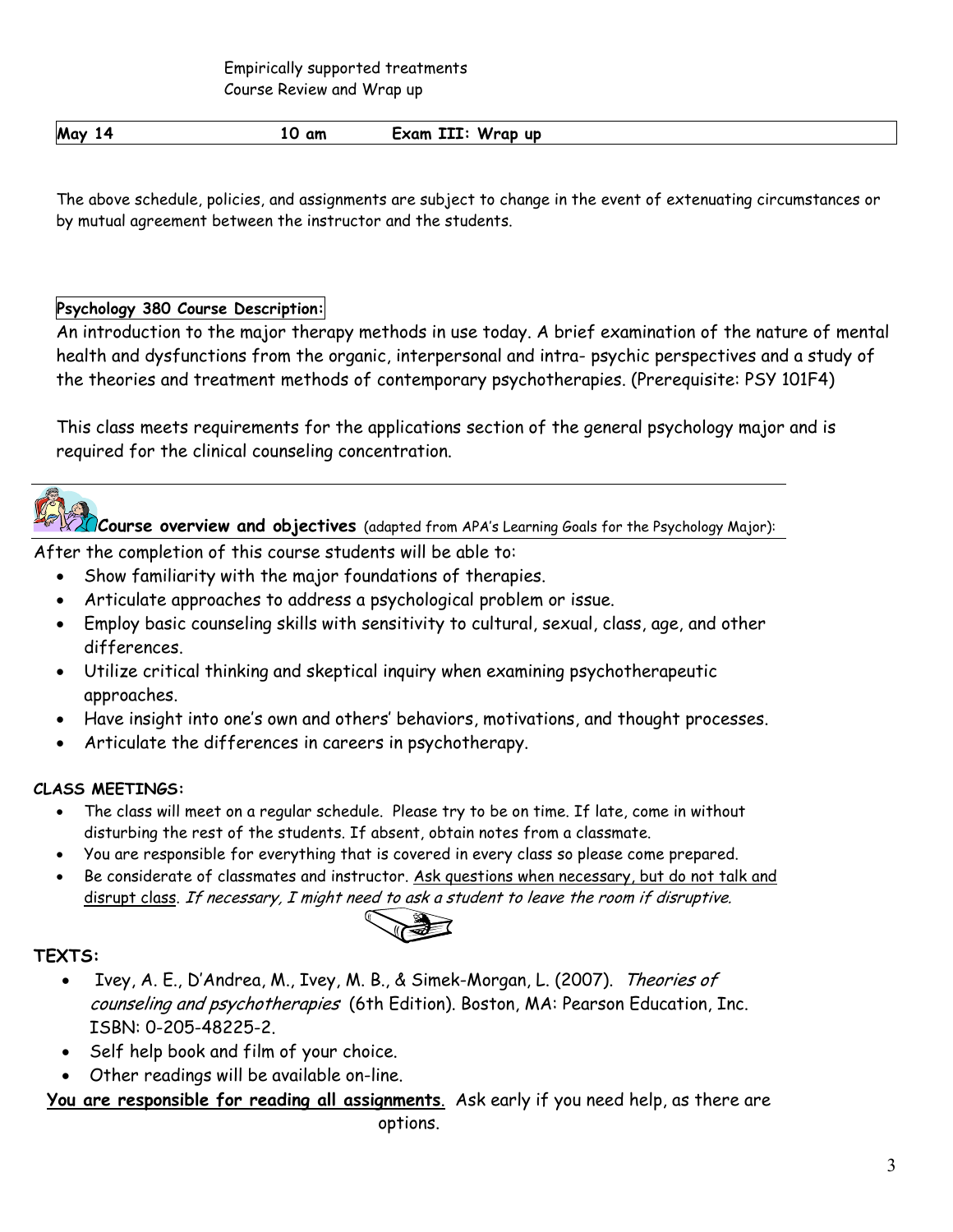### How do I obtain on line readings?

Go to http://library.edgewood.edu Click on Course Reserves (on the right side) Click on Electronic Reserves (under the heading of For Students) Click on Electronic Reserves & Reserves Pages Enter the course number "380" Click on the class You may need to enter in the password "PSY380" Please let me know if you have any difficulty.



### STUDY SUGGESTIONS:

### (1) Peers:

Your peers can be your greatest help. You may want to meet weekly to review notes and topics covered in-class or you can join a study group and meet before exam dates. A course list of students and phone numbers will be distributed during the first 2 weeks of class.

### (2) Office Hours:

Please make an appointment if you have questions, or just want to chat. I love to work with students and would be delighted to see you during office hours. You may contact me at the following locations:

Work: 110C De Ricci 663-3376 Office Hours: Tuesday by appointment.

E-mail: mrastogi@edgewood.edu

### (3) Students with Disabilities:

If you have a documented disability which requires accommodations in this course, please contact the Learning Support Services (LSS), located in the Student Resource Center in DeRicci 206, 663-2281. The LSS will work with you to provide appropriate accommodations, and all information will be kept confidential.

### (5)Learning Support Services:

Learning Support Services, located in DeRicci 206 (The Student Resource Center), provides academic support for students. Peer tutoring is available in some introductory-level undergraduate courses. Individual assistance in time management, study skills, and test-taking skills is also available. Please contact Learning Support Services at 663- 2281 for more information.

(6) Counseling Services: Counseling services are free to Edgewood College students. Contact Janet Billerbeck, M.A. at 663- 2287.

### (7) Writing help:

If you need help writing papers please contact Angela Woodward, our writing specialist at 663-3293.

#### ACADEMIC MISCONDUCT:

- Plagiarism will be handled according to the College's policies which consider all of the following forms of plagiarism:
	- cutting and pasting information from the internet
	- buying papers
	- using old papers

If students are caught cheating this may result in automatic failure in the course.

Please consult the APA Manual (5<sup>th</sup> Edition) for correct forms of citations.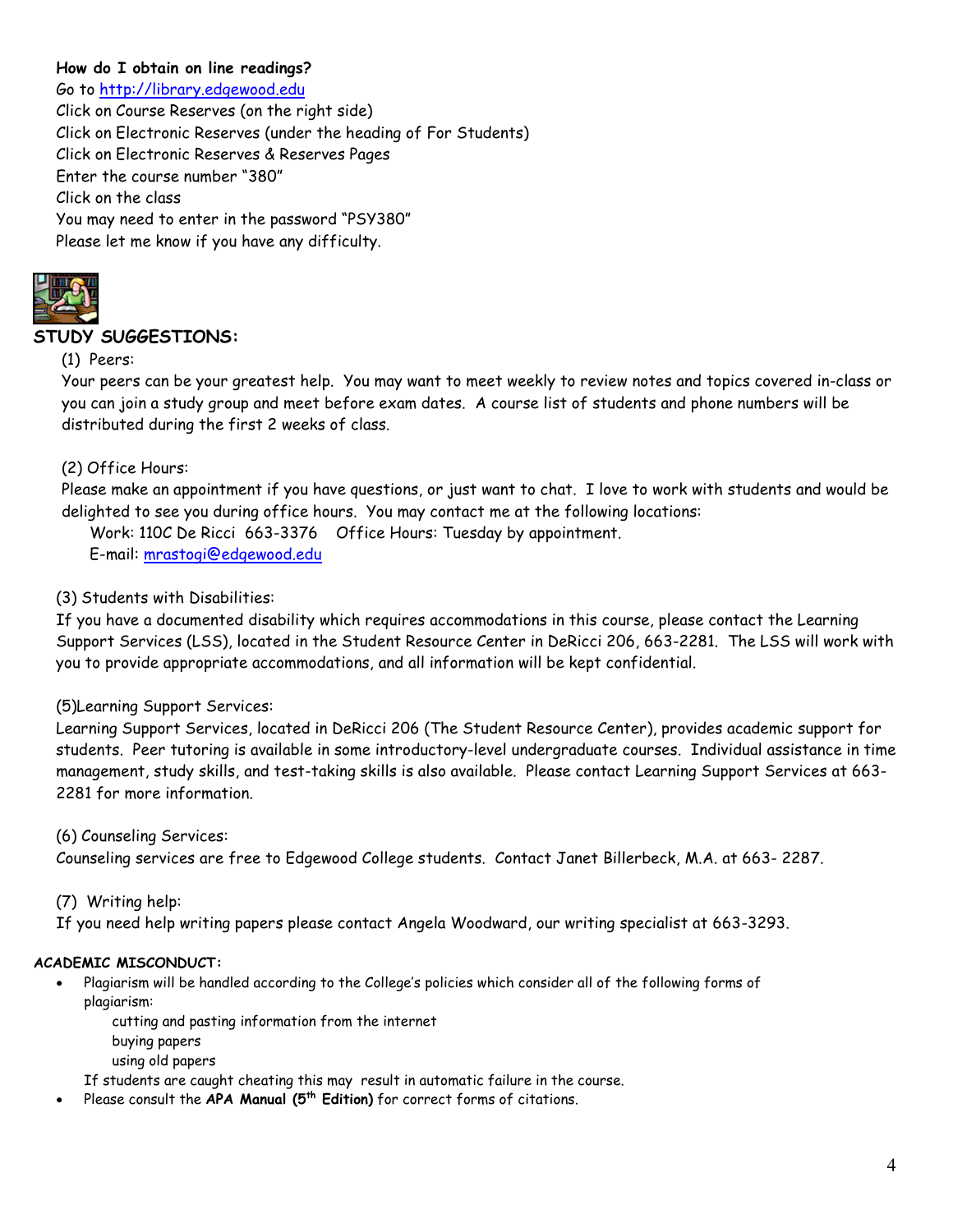

• Late papers are an inconvenience for me, and are unfair to your classmates; therefore LATE PAPERS WILL NOT BE ACCEPTED.



Course web site (http://psych.edgewood.edu/psy380mr/)

### **W** Microskills Interview Application Due: Feb 26 60 points

Interview someone in a professional field of interest OR a "client."

Goal: Apply attending behavior and basic listening skills, preparation for an interview, and basic understanding and building rapport skills. The goal for this assignment is to put aside your own goals and opinions, and focus on understanding and attending to the views of the other person as clearly as you possibly can. To accomplish this goal, you may find that you have to resist impulses to respond to what he or she is saying in other ways (e.g., debate, correcting factual errors, helping problem-solve, etc.). Notice what other motivations get in the way of simply listening and reflecting.

Setting: Find an acquaintance or professional who is willing to let you audiotape or videotape an interaction on a topic of your choosing. Choose a quiet location for the interview.

**Please see web site for ideas for possible interview.** 

# Exams Feb 28 (60 points), Mar 28 (60 points), May 14 (40 points)

Exams in Psychology 380F will consist of the following items:

- Short answers, matching, identification, multiple choice, and/or fill in the blank
- The exams may include a take home portion (current event summary or case analysis).

MAKE UP EXAMS WILL NOT BE GIVEN WITHOUT A DOCUMENTED EXCUSE FROM A MEDICAL

PROFESSIONAL OR APPROPRIATE PERSON.

**Please see web site for study quides** 

# Psychotherapies Progressive Paper (PP) Assignment

### Definition:

The progressive paper includes in-class lectures, training in peer editing, exercises to build on previous versions of the paper, and time for revisions of earlier drafts. The progressive paper emulates writing in the real world where "There is no good writing, only good rewriting" (Hull, 1985; as cited by McGovern & Hogshead, 1990, p. 7).

The progressive paper consists for 5 parts; each piece is graded separately. You will receive mini trainings, lecture, and descriptions for each part of the paper. The goal of your final paper is to increase your formal writing skills by writing a polished, articulate, and well developed research paper on a topic of your choice.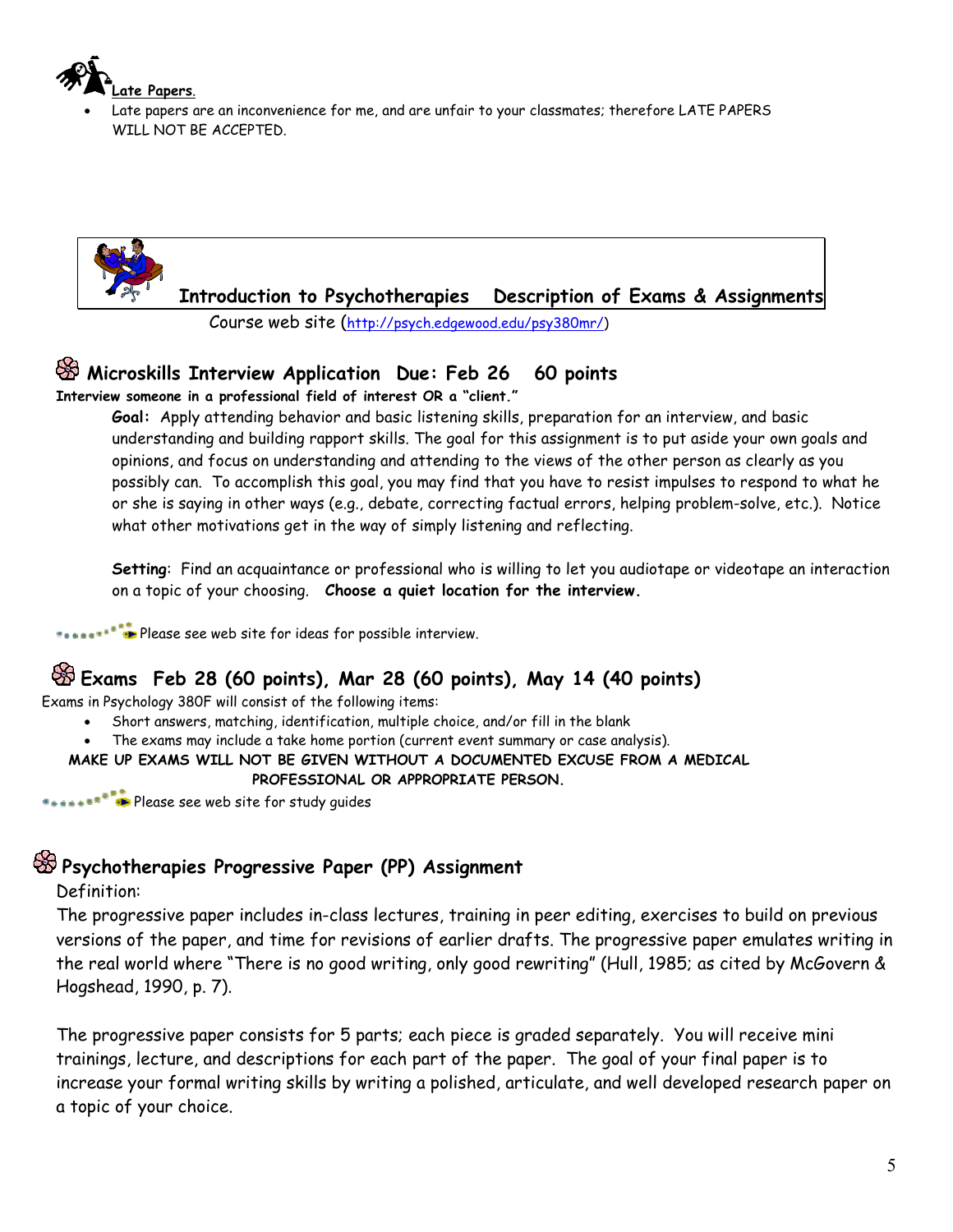Parts:

1) Peer editing on the rough draft

2) Part 1 of the paper Due Mar 12 80 points

3) Research addition rough draft to be evaluated in one on one meeting

4) Peer editing of final draft

5) Final Draft due Due Apr 25 100 points

Please see web site for sample papers

# **Attendance and Participation:**

Attendance exercises will take place on a daily basis and will count towards your attendance. Three unexcused absences are allowed, after the 3, half of a letter grade of your final grade will be deducted for each additional absence. If you miss more than 6 classes during this course, you will receive a failing grade for the course.

|    | <b>GRADING:</b> |             | % of total grade | <b>ASSIGNMENTS:</b>            |
|----|-----------------|-------------|------------------|--------------------------------|
| A  | $\equiv$        | 92-100      | 15%              | /60<br>$Q$ uiz 1=              |
| AB | $\equiv$        | 88-91       | 15%              | Quiz 2=<br>- 760               |
| B  | $\equiv$        | 80-87       | $10\%$           | Quiz $3 =$ /40                 |
| ВC | $\equiv$        | 76-79       |                  |                                |
| C  | $\equiv$        | 68-75       | 15%              | Microskills Interview =<br>/60 |
| CD | $\equiv$        | 64-67       | 20%              | Book Analysis =<br>/80         |
| D  | $\equiv$        | $56 - 63$   | 25%              | <b>RESEARCH PAPER=</b><br>/100 |
| F  | $\equiv$        | 55 or below |                  |                                |
|    |                 |             | 100%             | Total=<br>/400                 |

# Introduction to Psychotherapies Progressive Paper (PP) Assignment SPRING 07

#### Definition:

The progressive paper includes in-class lectures, training in peer editing, exercises to build on previous versions of the paper, and time for revisions of earlier drafts. The progressive paper emulates writing in the real world where "There is no good writing, only good rewriting" (Hull, 1985; as cited by McGovern & Hogshead, 1990, p. 7).

The progressive paper consists for 5 parts; each piece is graded separately. You will receive mini trainings, lecture, and descriptions for each part of the paper. The goal of your final paper is to increase your formal writing skills by writing a polished, articulate, and well developed research paper on a topic of your choice.

Parts:

1) Peer editing on the rough draft

2) Part 1 of the paper

3) Research addition rough draft to be evaluated in one on one meeting

4) Peer editing of final draft

5) Final Draft due

# Progressive Paper Part 1: Book Analysis

Students will choose a book that focuses on a personal problem that you, or a close friend, are currently experiencing. The book MUST be approved by the instructor.

If you feel uncomfortable disclosing an issue you are currently facing, please speak to the instructor; you may chose a topic of interest instead.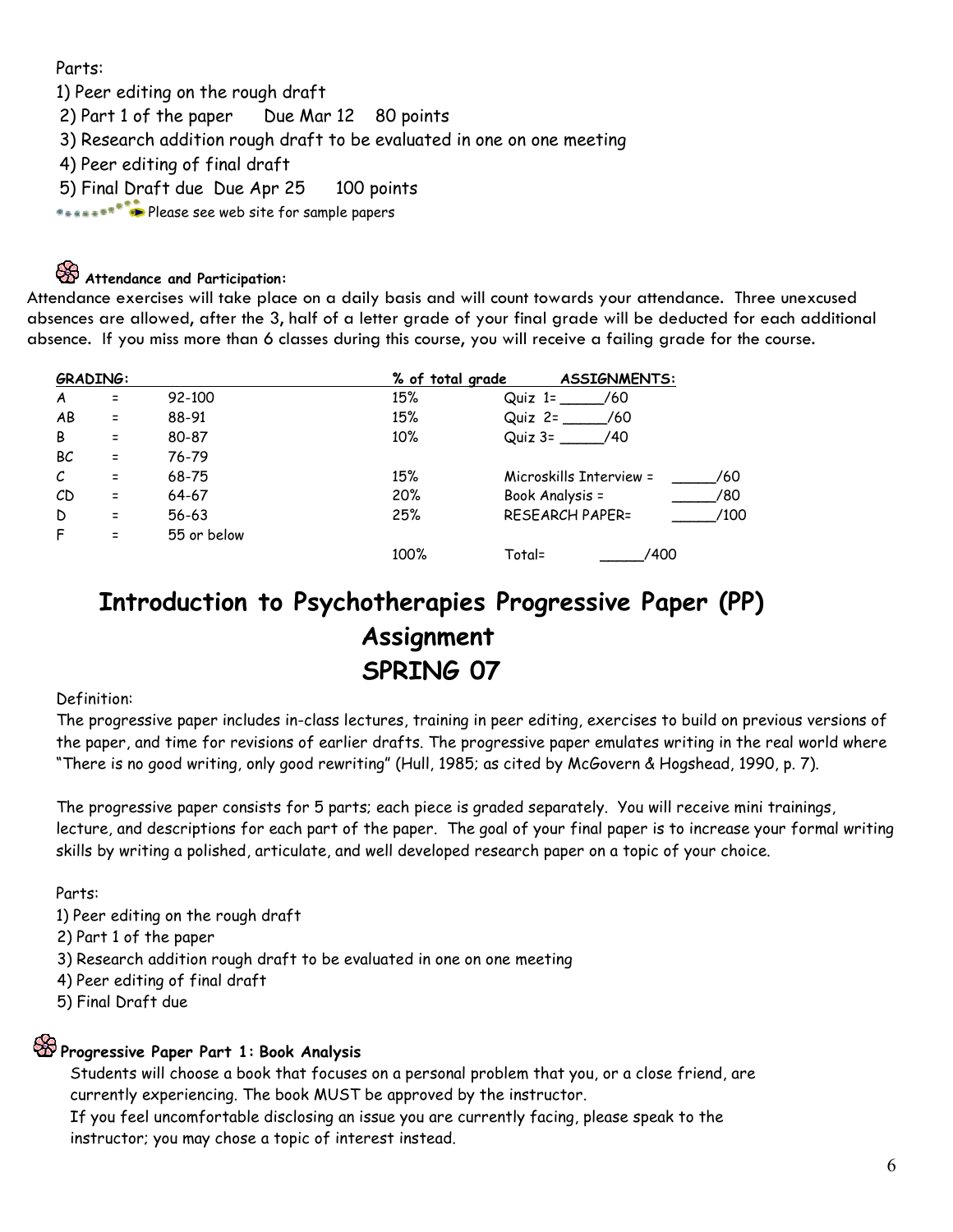Goal: The assignment is to analyze the theoretical orientation of the author using class material.

Contents: The analysis must include a brief summary of the book, background of the clinical issue, articulation of author's orientation/theoretical underpinnings, examples from lecture and the book to support your thesis, and your own opinion about the book.

Maximum length: 4 pages

#### For this assignment, please turn in the following:

- a. Rough draft and Peer critique
- d. Book of choice
- e. Name on back of assignment

\*\*\*\*\*\*\*\*\*\*\*\*\*\*Please see web site for list of books.

| Examples of personal problems are listed below: |                |            |
|-------------------------------------------------|----------------|------------|
| Relationship conflict                           | Self Esteem    | Dating     |
| Weight/Body image                               | Anger problems | Rejection  |
| Self Harm                                       | Intimacy       | Procrastin |
| Depression                                      | Bipolar        | Break ups  |
| Cultural Adjustments                            | Oppression     | Parental C |

External Self Harm Intimacy<br>
Self Break ups<br>
Break ups djustments **Oppression** Oppression Parental Conflict

#### Sample Book Analysis Outline

#### I. Introduction

 Interesting introduction Thesis

- II. Brief summary of the book
- III. Background of the clinical issue
	- Definitions **Statistics**

Issues

- IV. Articulation of author's orientation/theoretical underpinnings Examples from book with support from lecture and the text Focus on a few examples to support your thesis
- V. Your own opinion about the book/ theory **Strengths** Weaknesses
- VI. Conclusion

### PP Part 2:

## $\bullet$  Clinical Issue Research Review and Comparison:

This paper will EXPAND on PP 1 by critically examining the psychological research on treatments of the same personal problem you chose for your book analysis. You will add more information and integrate and synthesize the research findings throughout your book analysis paper.

You MUST use articles from well-established journals, professional books and articles of psychology. You will need to cite your sources to support your points of view (suggested number of sources: 6). Finally, you will compare and contrast treatment based research with that of the approach of your book. Please include 1-2 pages of your own conclusions and analysis.

Maximum length: 8-10 pages.